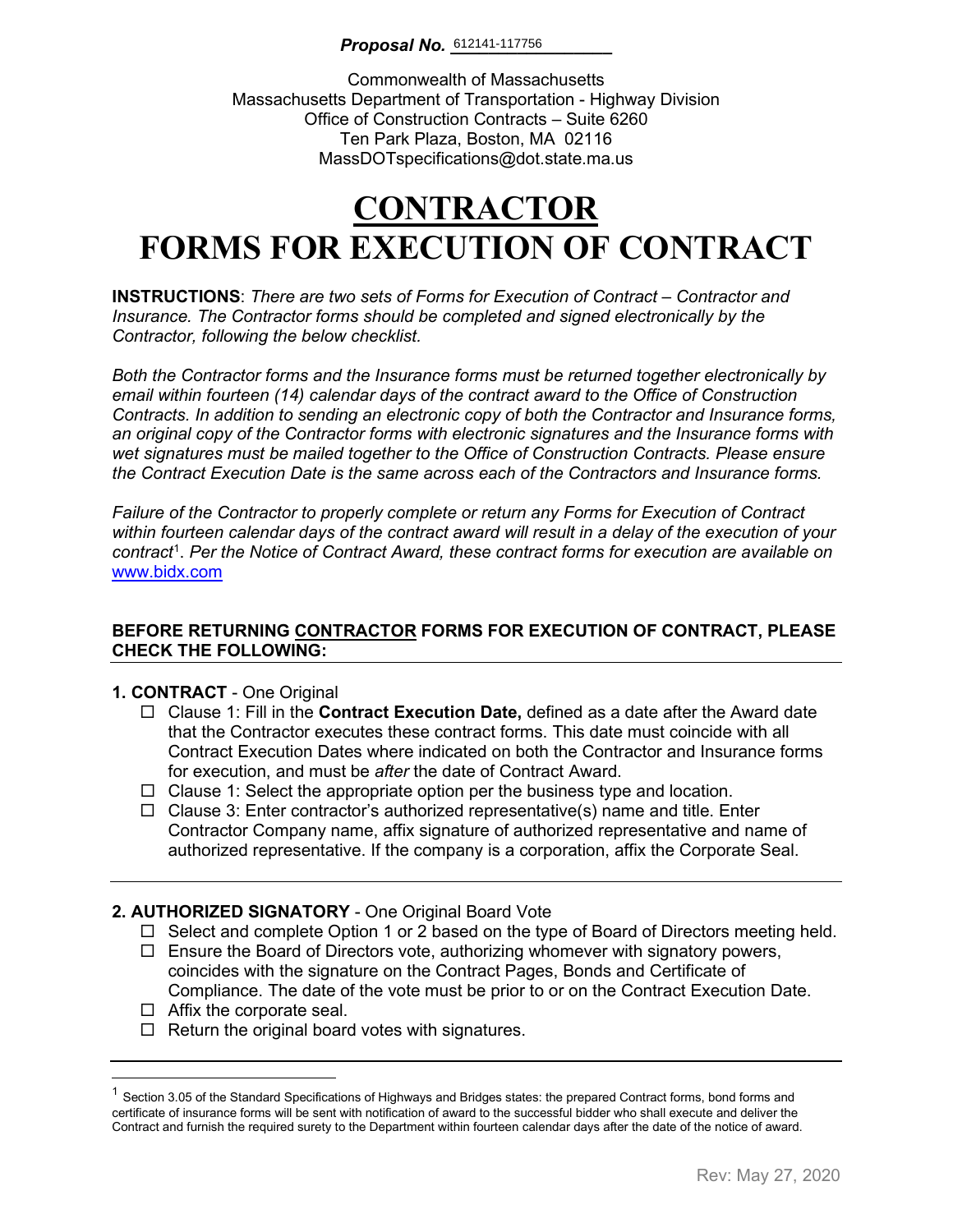### **3. CERTIFICATION OF CONTRACTOR AND MASSDOT** - One Original

- $\Box$  This form is required only on federal aid projects (if provided within Forms for Execution).
- $\Box$  Complete the Certification of Contractor section on the top half of this page. Sign and enter the Contract Execution Date.

### **4. CERTIFICATE OF COMPLIANCE** - One Original

- $\Box$  Enter authorized signatory name and title, company name, and address for principle place of business.
- $\Box$  Sign, enter title, name, and Contract Execution Date.

### **5.1 DOCUMENT 00859 CONTRACTOR/SUBCONTRACTOR CERTIFICATION** - One Original

- $\Box$  Enter the prime contractor name and date (must be the contract execution date). The contract number, project number, federal aid number (if applicable), location, and description will be completed by MassDOT. Do not enter a Subcontractor name.
- $\Box$  Complete only Part 1 at this time. Check off documents used for the project. Check the forms required for all *non-*M/W/SDV/DBEs.
	- $\circ$  For all projects (federal aid and non-federal aid), the following Documents are required: 00820, 00821, 00859, 00860
	- o For non-federal aid (NFA) projects, Document 00761 is required in addition to:
		- For Joint Check arrangements, Document B00846 is required.
		- **For Joint Ventures, Document B00847 is required.**
	- o For federal aid (FA) projects:
		- **For Joint Check arrangements, Document B00855 is required.**
		- For Joint Ventures, Document B00856 is required.
		- For trainee(s) requirements (Federal On-the-Job Training), 00875 is required.
- $\Box$  Enter the date. Sign and enter name of authorized signatory of the prime contractor.
- **Do not complete Part 2 Subcontractor Certification at this time.** This section should be completed at a later date following the execution of these contract forms.

### **5.2 DOCUMENT 00859 CONTRACTOR/SUBCONTRACTOR CERTIFICATION (2nd Copy)** -

One Original (Only Applicable if Contract Includes DBE or M/W/SDVBE Requirements)

- $\Box$  A 2<sup>nd</sup> copy of the Document 00859 is only required if the contract contains federal DBE or state M/W/SDVBE requirements. The  $2^{nd}$  copy should indicate the forms required for all such DBEs or M/W/SDVBEs.
- $\Box$  Enter the prime contractor name and date (must be the contract execution date). The contract number, project number, federal aid number (if applicable), location, and description will be completed by MassDOT. Do not enter a Subcontractor name.
- $\Box$  Complete only Part 1. Check off documents used for the project. If the project has DBE or M/W/SDVBE requirements, the second copy of Document 00859 must indicate required forms for DBEs or M/W/SDVBEs.
	- $\circ$  For all projects (federal aid and non-federal aid), the following Documents are required: 00820, 00821, 00859, 00860
	- o For non-federal aid (NFA) projects, Document 00761 is required in addition to:
		- If there is an M/WBE and/or SDVBE goal, Document 00718 is required
			- **If there is an M/WBE goal, B00842 and B00843 are required**
		- **If there is an SDVBE goal, B00844 and B00845 are required**
		- **For Joint Check arrangements, Document B00846 is required.**
		- **For Joint Ventures, Document B00847 is required.**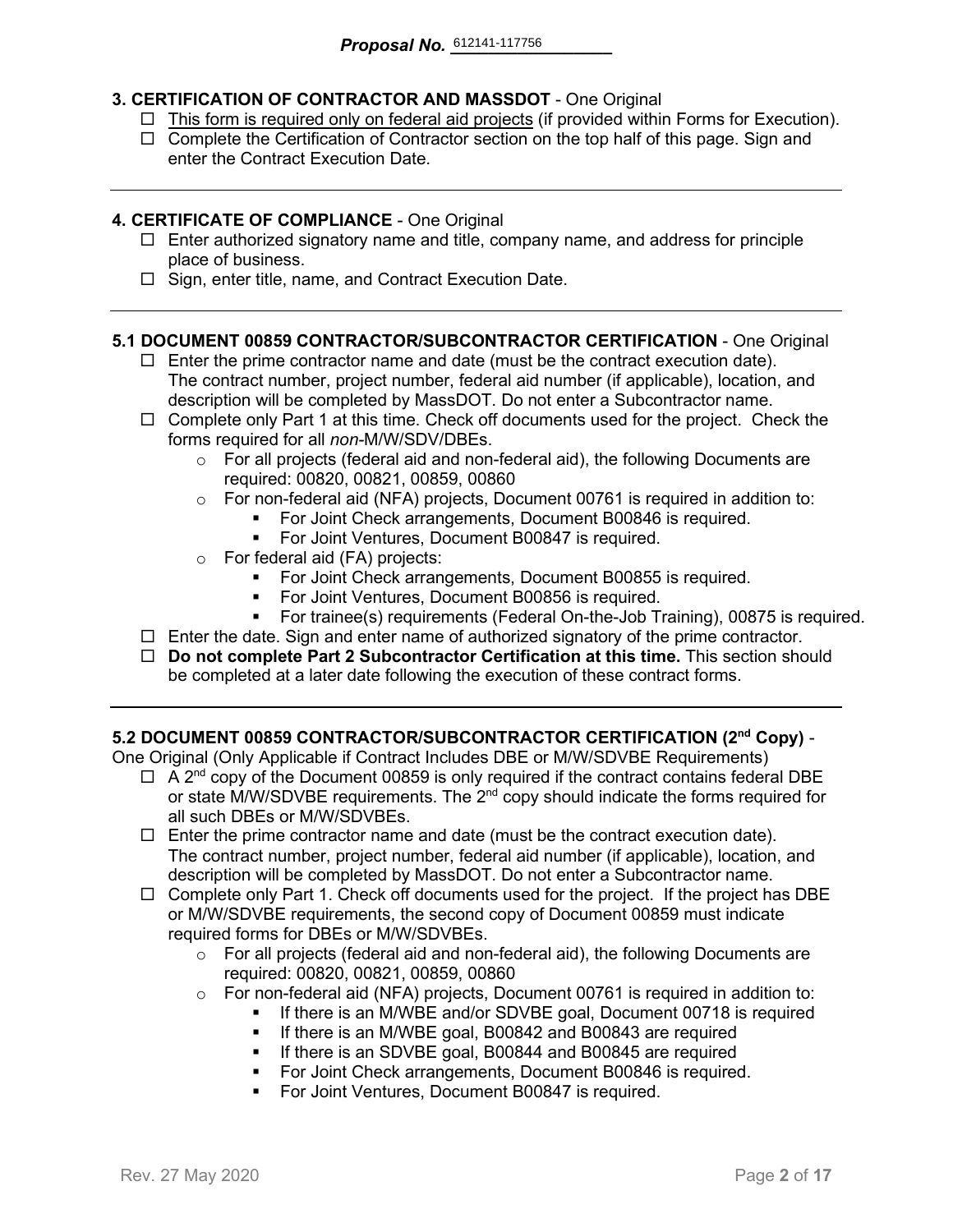- o For federal aid (FA) projects:
	- If there is a DBE goal, Documents 00719, B00853, B00854 are required.
	- For Joint Check arrangements, Document B00855 is required.
	- **For Joint Ventures, Document B00856 is required.**
	- For trainee(s) requirements (Federal On-the-Job Training), 00875 is required.
- $\Box$  Enter the date. Sign and enter name of authorized signatory of the prime contractor.
- **Do not complete Part 2 Subcontractor Certification at this time.** This section should be completed at a later date following the execution of these contract forms.

### **6. OUT OF STATE CERTIFICATE (SAMPLE)** - One Original

- $\Box$  If your corporation is not located in Massachusetts, an Out of State Certificate certifying that you are eligible to do business in the Commonwealth of Massachusetts must be submitted. This certificate is obtained at the Secretary of State's office, One Ashburton Place, 17th Floor, Boston, MA 02108, (617) 727-9640.
- $\Box$  A digital copy of this certificate must be included together with the electronic submission of the Contractor forms and the Insurance forms, and a paper copy provided by mail with the original Contractor and Insurance forms.
- **7. DIESEL CONSTRUCTION EQUIPMENT DATA SHEET** One Original (If Applicable)
	- $\Box$  Submit a certified list of all applicable Diesel Construction Equipment (DCE) to be utilized on the project and provide the required information for each DCE in tabular form. A standardized form is provided; an electronic file may be submitted.
	- $\Box$  For each piece of DCE, the Contractor must also submit digital color pictures showing the machine and the MassDOT-issued compliance label (with inspection tag number).
	- $\Box$  The Contractor and subcontractor must maintain detailed records of all DCE used on the project, including the duration times the DCE is used on the project site. Records must be available for inspection by MassDOT. The engineer must be immediately notified of any new DCE brought onto the project.
	- $\Box$  For more information on the Diesel Retrofit Specification please visit [www.mass.gov.](https://www.mass.gov/service-details/massdot-diesel-retrofit-specification)

**Complete and sign the Contractor forms electronically, following the checklist. The Contractor forms and the Insurance forms must be returned together electronically by email within fourteen (14) calendar days of the contract award to the Office of Construction Contracts. In addition to sending an electronic copy of both the Contractor and Insurance forms, an original copy of the Contractor forms (with electronic signatures) and Insurance forms (with wet signatures) must be mailed together to the Office of Construction Contracts.**

> Please contact the Office of Construction Contracts with questions at [MassDOTspecifications@dot.state.ma.us.](mailto:MassDOTspecifications@dot.state.ma.us)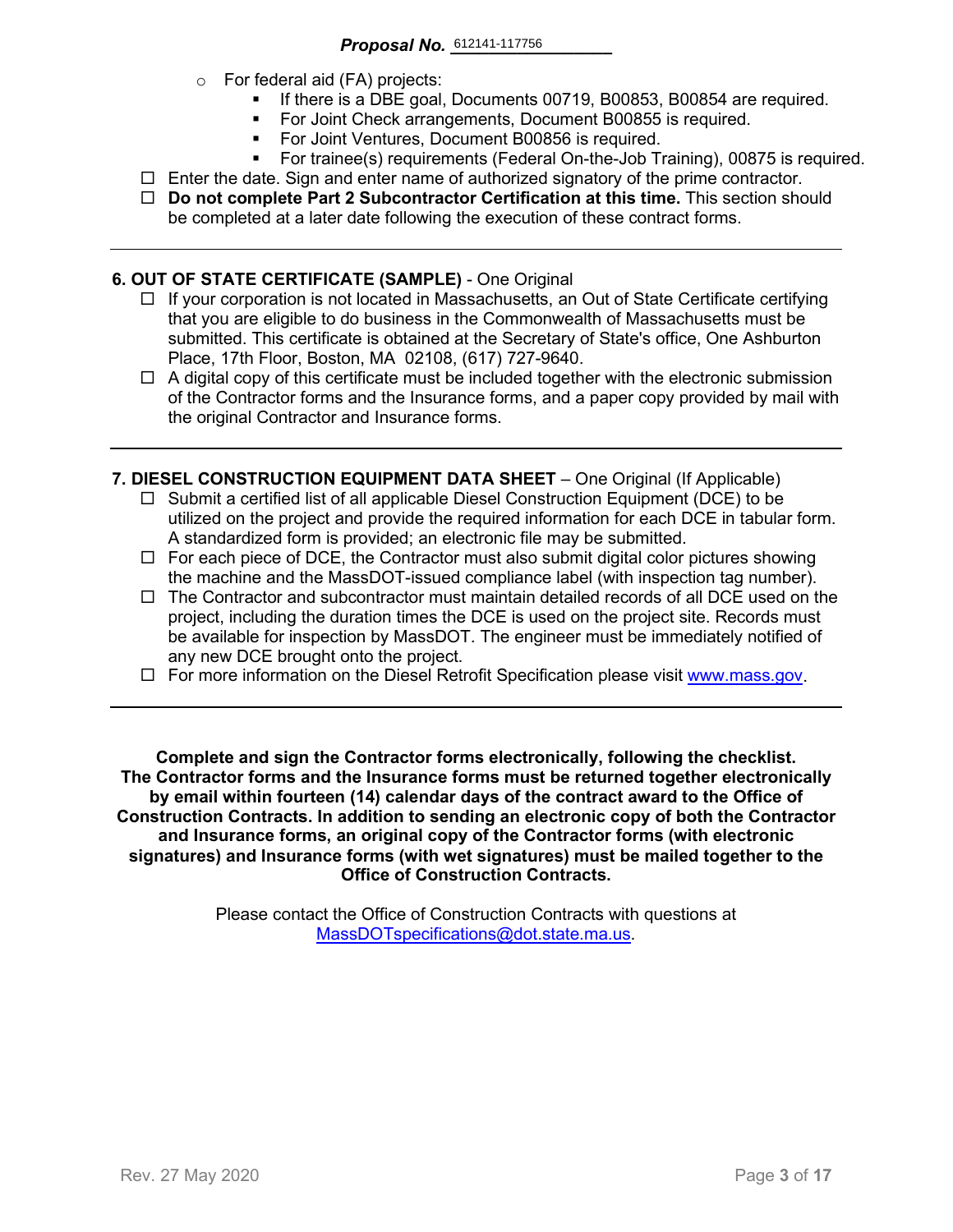# 1. CONTRACT

**Clause 1.** This agreement made **Execution Datel** (Contract Execution Date), between the Commonwealth of Massachusetts, by the Massachusetts Department of Transportation – Highway Division, for the said Commonwealth, and

\_\_\_\_\_\_\_\_\_\_\_\_\_\_\_\_\_\_\_\_\_\_\_\_\_\_\_\_\_\_\_\_\_\_\_\_\_\_\_\_\_\_\_\_\_\_\_\_\_\_\_\_\_\_\_\_\_\_\_\_\_\_\_ (Contractor Name),

| $\Box$ [OPTION 1 – LLC or JV] a                                                  | (Type of Business Structure) |
|----------------------------------------------------------------------------------|------------------------------|
| registered to do business in the Commonwealth of Massachusetts under MGL Chapter |                              |
| 156C and having a usual place of business in                                     |                              |
|                                                                                  | (Contractor Town/City),      |

\_\_\_\_\_\_\_\_\_\_\_\_\_\_\_\_\_\_\_\_\_\_\_\_\_\_\_\_\_\_\_\_\_\_ (Contractor State), herein called the Contractor.

*or*

| □ [OPTION 2 - In-State Contractor] a ______________________(Type of Business Structure)<br>duly organized under the laws of the Commonwealth of Massachusetts and having a<br>usual place of business in | (Contractor Town/City),      |
|----------------------------------------------------------------------------------------------------------------------------------------------------------------------------------------------------------|------------------------------|
| Massachusetts, herein called the Contractor.                                                                                                                                                             |                              |
| or                                                                                                                                                                                                       |                              |
| $\Box$ [OPTION 3 – Out-of-State Contractor] a                                                                                                                                                            | (Type of Business Structure) |
| duly organized under the laws of                                                                                                                                                                         | (Contractor State) and       |
| registered to do business in the Commonwealth of Massachusetts and having a usual                                                                                                                        |                              |
| place of business in                                                                                                                                                                                     | (Contractor Town/City),      |
|                                                                                                                                                                                                          |                              |

(Contractor State), herein called the Contractor.

Additional Notes:

**Clause 2.** Witnesseth, That the parties to this agreement, each in consideration of the agreements on the part of the other herein contained, do hereby agree, the Commonwealth of Massachusetts for itself, and said Contractor for itself and its successors and assigns as follows: The contractor agrees to furnish all equipment, machinery, tools and labor and furnish and deliver all materials required to be furnished and delivered in and about the improvement and to do and perform all work in

Holden - Bridge Substructure Concrete Repairs and Related Work Bridge No. H-18-029 - Pier #2 NB & SB Interstate 190 over the Quinapoxet River

\_\_\_\_\_\_\_\_\_\_\_\_\_\_\_\_\_\_\_\_\_\_\_\_\_\_\_\_\_\_\_\_\_\_\_\_\_\_\_\_\_\_\_\_\_\_\_\_\_\_\_\_\_\_\_\_\_\_\_\_\_\_\_\_\_\_ (Project Name)

in strict conformity with the provisions herein contained and of the Notice to Contractors, Proposal and Special Provisions hereto attached, and the applicable Standard Specifications for Highways and Bridges with the plans referred to herein. All said plans, Standard Specifications, Supplemental Specifications, Special Provisions, Notice to Contractors and Proposal are hereby made a part of this contract.

**Clause 3.** In consideration of the foregoing premises the Commonwealth agrees to pay and the Contractor agrees to receive as full compensation for everything furnished and done by the Contractor under this contract, including all work required but not shown on the plans for the

1. CONTRACT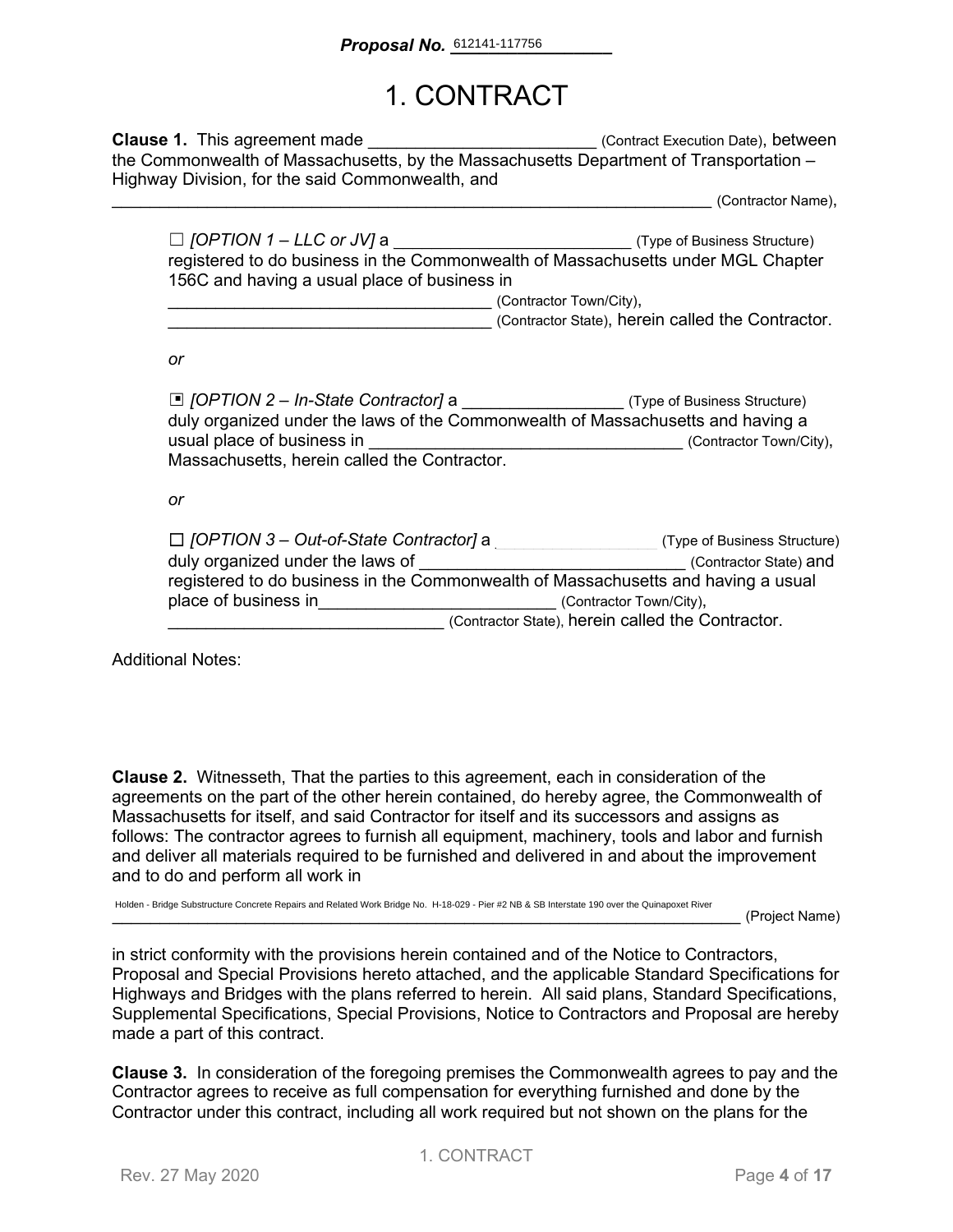items herein mentioned, and also for all loss or damage arising out of the nature of the work aforesaid, or from the action of the elements, or from any delay or from any unforeseen obstruction or difficulty encountered in the prosecution of the work, and for all risks of every description connected with the work, and for all expenses incurred by or in consequence of the suspension or discontinuance of the work as herein specified, and for well and faithfully completing the work, and the whole thereof, as herein provided, such unit prices are set out in the accompanying proposal, and for all work required, for which there is no item in the proposal, such compensation as is provided for in the aforesaid specifications.

On November 1, 2009, the Massachusetts Department of Highways was abolished, and all assets, liabilities, and obligations became those of the Massachusetts Department of Transportation. Anywhere in this contract the terms Commission, Commonwealth, Department of Public Works, Department, Massachusetts Highway Department, MassHighway, Party of the First Part, or any other term intending to mean the former Massachusetts Department of Highways is herein used, it shall be interpreted to mean the Massachusetts Department of Transportation or applicable employee of MassDOT unless the context clearly requires otherwise.

Pursuant to St. 2009, c. 25 "An Act Modernizing the Transportation Systems of the Commonwealth", as amended, the Massachusetts Department of Transportation has by operation of law inherited all rights and obligations pursuant to any contract, and therefore parties to this contract hereby acknowledge and agree that its terms shall be liberally construed and interpreted to maintain the rights and obligations of the Massachusetts Department of Transportation. Furthermore, the parties hereby acknowledge and agree that the transfer of all rights and obligations from the Massachusetts Department of Highways to the Massachusetts Department of Transportation shall not have the effect of altering or eliminating any provision of this contract in a manner that inures to the detriment of the Massachusetts Department of Transportation.

In witness whereof, the said Contractor has caused these presents to be signed in its name and behalf and its corporate seal to be hereto affixed by

\_\_\_\_\_\_\_\_\_\_\_\_\_\_\_\_\_\_\_\_\_\_\_\_\_\_\_\_\_\_\_\_\_\_\_\_\_\_\_\_\_ (Authorized Signatory Name)

|                                                                                                                                                                        | $\alpha$                                         |
|------------------------------------------------------------------------------------------------------------------------------------------------------------------------|--------------------------------------------------|
| its<br><u> 1980 - Johann Barbara, martin amerikan basar dan berasal dalam basa dalam basar dalam basar dalam basar dala</u>                                            | (Authorized Signatory Title)                     |
| thereto duly authorized, and the said Commonwealth has executed these presents by The<br>Massachusetts Department of Transportation on the year and day above written. |                                                  |
| X.<br>Massachusetts Department of Transportation                                                                                                                       | (Authorized Representative Signature)            |
| BY X                                                                                                                                                                   | (Authorized Signature)                           |
|                                                                                                                                                                        | (Authorized Signatory Name)<br>(Contractor Name) |
|                                                                                                                                                                        | <b>Contractor Corporate Seal</b>                 |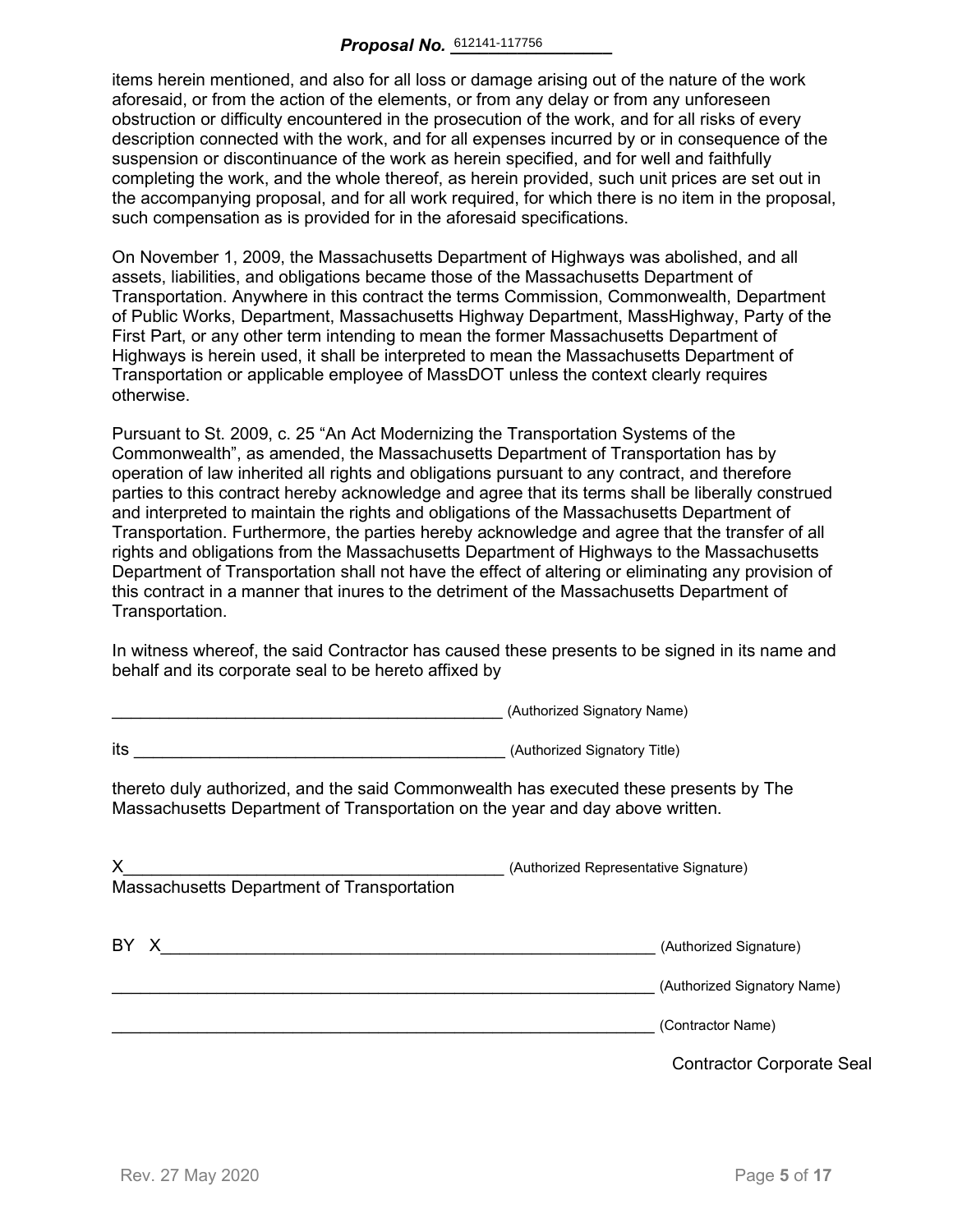# 2. AUTHORIZED SIGNATORY

|    | $\Box$ [Option 1] At a meeting of the Board of Directors of the                                                                                                                                                                                                                                                                                                 |                            |
|----|-----------------------------------------------------------------------------------------------------------------------------------------------------------------------------------------------------------------------------------------------------------------------------------------------------------------------------------------------------------------|----------------------------|
|    |                                                                                                                                                                                                                                                                                                                                                                 | (Contractor Name) held on  |
|    | (Date of Meeting), at which all the Directors were present or waived notice, it was                                                                                                                                                                                                                                                                             |                            |
| or |                                                                                                                                                                                                                                                                                                                                                                 |                            |
|    |                                                                                                                                                                                                                                                                                                                                                                 |                            |
|    | $\Box$ [Option 2] At a regularly called meeting of the Board of Directors of the                                                                                                                                                                                                                                                                                | (Contractor Name)          |
|    | held on <u>Netter Alexander (Date of Meeting), at which a quorum was present, it was</u>                                                                                                                                                                                                                                                                        |                            |
|    |                                                                                                                                                                                                                                                                                                                                                                 |                            |
|    | (Title of Authorized Signatory) <b>of this company, and</b><br>they are hereby authorized to execute contracts and bonds in the name and behalf of said<br>company, and affix its corporate seal thereto; and such execution of any contract or obligation in<br>Authorized Signatory) under seal of this company shall be valid and binding upon this company. |                            |
|    | A True Copy Attest:                                                                                                                                                                                                                                                                                                                                             |                            |
|    |                                                                                                                                                                                                                                                                                                                                                                 |                            |
|    | (Clerk Name) (Clerk Name)                                                                                                                                                                                                                                                                                                                                       |                            |
|    | Later Charles (Place of Business)                                                                                                                                                                                                                                                                                                                               |                            |
|    | (Business Address)                                                                                                                                                                                                                                                                                                                                              |                            |
|    | (Contract Execution Date)                                                                                                                                                                                                                                                                                                                                       |                            |
|    | <u> 1988 - Johann Stoff, deutscher Stoffen und der Stoffen und der Stoffen und der Stoffen und der Stoffen und d</u>                                                                                                                                                                                                                                            | (Contractor Name) and that |
|    |                                                                                                                                                                                                                                                                                                                                                                 |                            |
|    |                                                                                                                                                                                                                                                                                                                                                                 |                            |
|    | the above vote has not been amended or rescinded and remains in full force and as of this date.                                                                                                                                                                                                                                                                 |                            |
|    | (Clerk Signature)                                                                                                                                                                                                                                                                                                                                               |                            |
|    | <b>Contractor Corporate Seal</b>                                                                                                                                                                                                                                                                                                                                |                            |
|    |                                                                                                                                                                                                                                                                                                                                                                 |                            |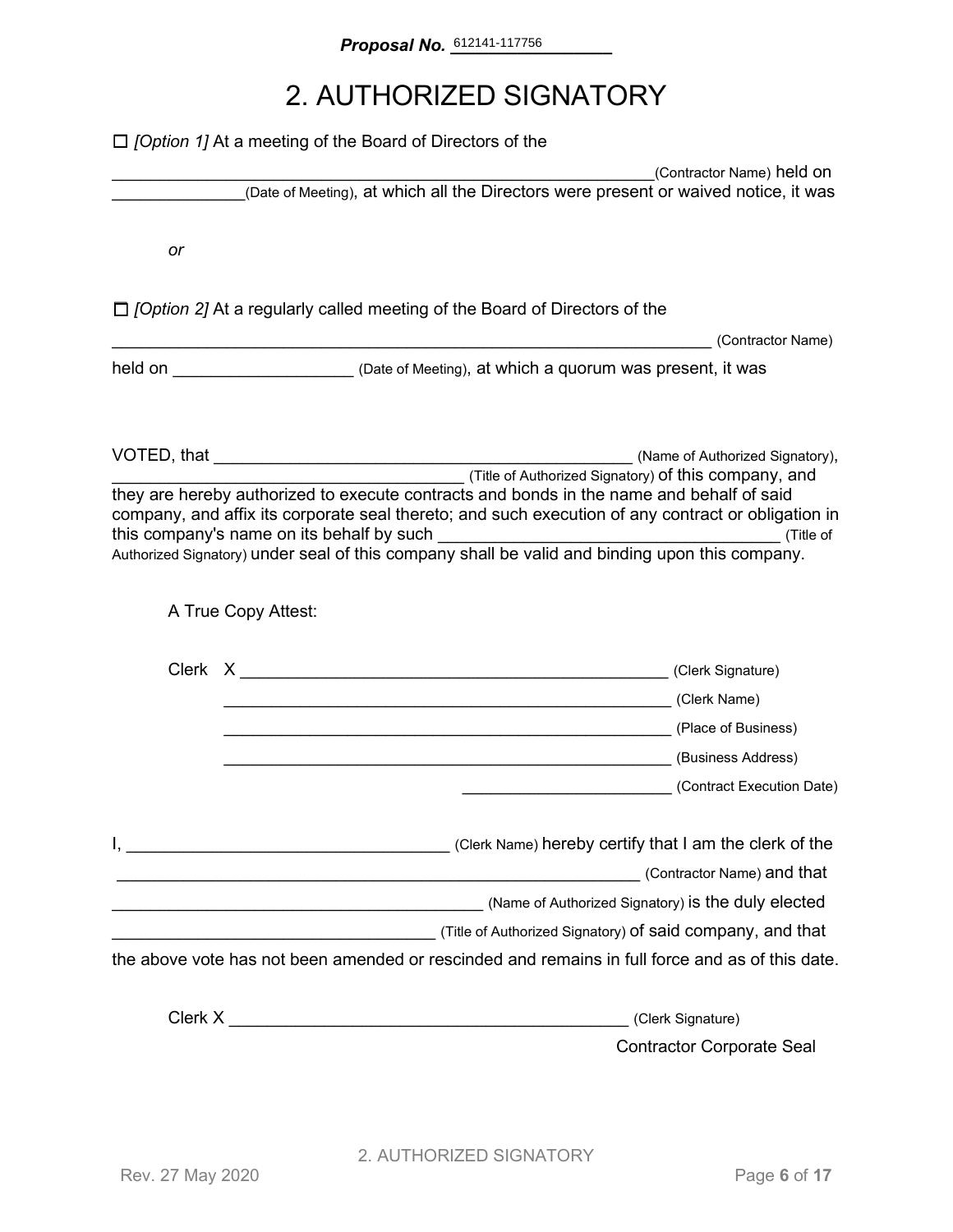| State Contract No.         | 117756               |
|----------------------------|----------------------|
| <b>Federal Aid Project</b> | <b>NFA</b>           |
| State                      | <b>MASSACHUSETTS</b> |

### 3. CERTIFICATION OF CONTRACTOR AND MASSDOT

### *Certification of Contractor*

| I hereby certify that I am the                    | (Authorized Signatory Title) |
|---------------------------------------------------|------------------------------|
| and duly authorized representative of the firm of |                              |
|                                                   |                              |

\_\_\_\_\_\_\_\_\_\_\_\_\_\_\_\_\_\_\_\_\_\_\_\_\_\_\_\_\_\_\_\_\_\_\_\_\_\_\_\_\_\_\_\_\_\_\_\_\_\_\_\_\_\_\_\_\_\_\_\_\_\_\_ (Contractor Name)

| whose address is                                            | (Contractor Address) |
|-------------------------------------------------------------|----------------------|
| and that neither I nor the above firm I here represent has: |                      |

- a. employed or retained for a commission, percentage, brokerage contingent fee, or other consideration, any firm or person (other than a bona fide employee working solely for me or the above contractor) to solicit or secure this contract,
- b. agreed, as an express or implied condition for obtaining this contract to employ or retain the services of any firm or person in connection with carrying out the contract;

except as here expressly stated (if any):

I acknowledge that this certificate is to be furnished to the State Highway Department and the Federal Highway Administration U.S. Department of Transportation in connection with this contract involving participation of Federal Aid Highway Funds, and is subject to applicable State and Federal Laws, both criminal and civil.

\_\_\_\_\_\_\_\_\_\_\_\_\_\_\_\_\_\_\_\_\_\_\_\_\_\_\_\_\_\_\_\_\_\_\_\_\_\_\_\_\_\_\_\_\_\_\_\_\_\_\_\_\_\_\_\_\_\_\_\_\_\_\_\_\_\_\_\_\_\_\_\_\_\_\_\_ \_\_\_\_\_\_\_\_\_\_\_\_\_\_\_\_\_\_\_\_\_\_\_\_\_\_\_\_\_\_\_\_\_\_\_\_\_\_\_\_\_\_\_\_\_\_\_\_\_\_\_\_\_\_\_\_\_\_\_\_\_\_\_\_\_\_\_\_\_\_\_\_\_\_\_\_

| Signature X |                        | )ate |                           |
|-------------|------------------------|------|---------------------------|
|             | (Authorized Signature) |      | (Contract Execution Date) |

### *Certification of MassDOT – Highway Division*

I hereby certify that I am the Chief Engineer of the MassDOT – Highway Division of the Commonwealth of Massachusetts and the above contracting firm or his representative has not been required, directly or indirectly as an express or implied condition in connection with obtaining and carrying out this contract to

- a. employ or retain, or agree to employ or retain, any firm or person or
- b. pay, or agree to pay, to any firm or person, or organization, any fee, contribution, donation or consideration of any kind;

except as here expressly state (if any):

I acknowledge that this certificate is to be furnished to the Federal Highway Administration U.S. Department of Transportation in connection with this contract involving participation of Federal Aid Highway Funds, and is subject to applicable State and Federal Laws, both criminal and civil.

\_\_\_\_\_\_\_\_\_\_\_\_\_\_\_\_\_\_\_\_\_\_\_\_\_\_\_\_\_\_\_\_\_\_\_\_\_\_\_\_\_\_\_\_\_\_\_\_\_\_\_\_\_\_\_\_\_\_\_\_\_\_\_\_\_\_\_\_\_\_\_\_\_\_\_\_ \_\_\_\_\_\_\_\_\_\_\_\_\_\_\_\_\_\_\_\_\_\_\_\_\_\_\_\_\_\_\_\_\_\_\_\_\_\_\_\_\_\_\_\_\_\_\_\_\_\_\_\_\_\_\_\_\_\_\_\_\_\_\_\_\_\_\_\_\_\_\_\_\_\_\_\_.

| Date<br>Signature X |
|---------------------|
|---------------------|

3. CERTIFICATION OF CONTRACTOR AND MASSDOT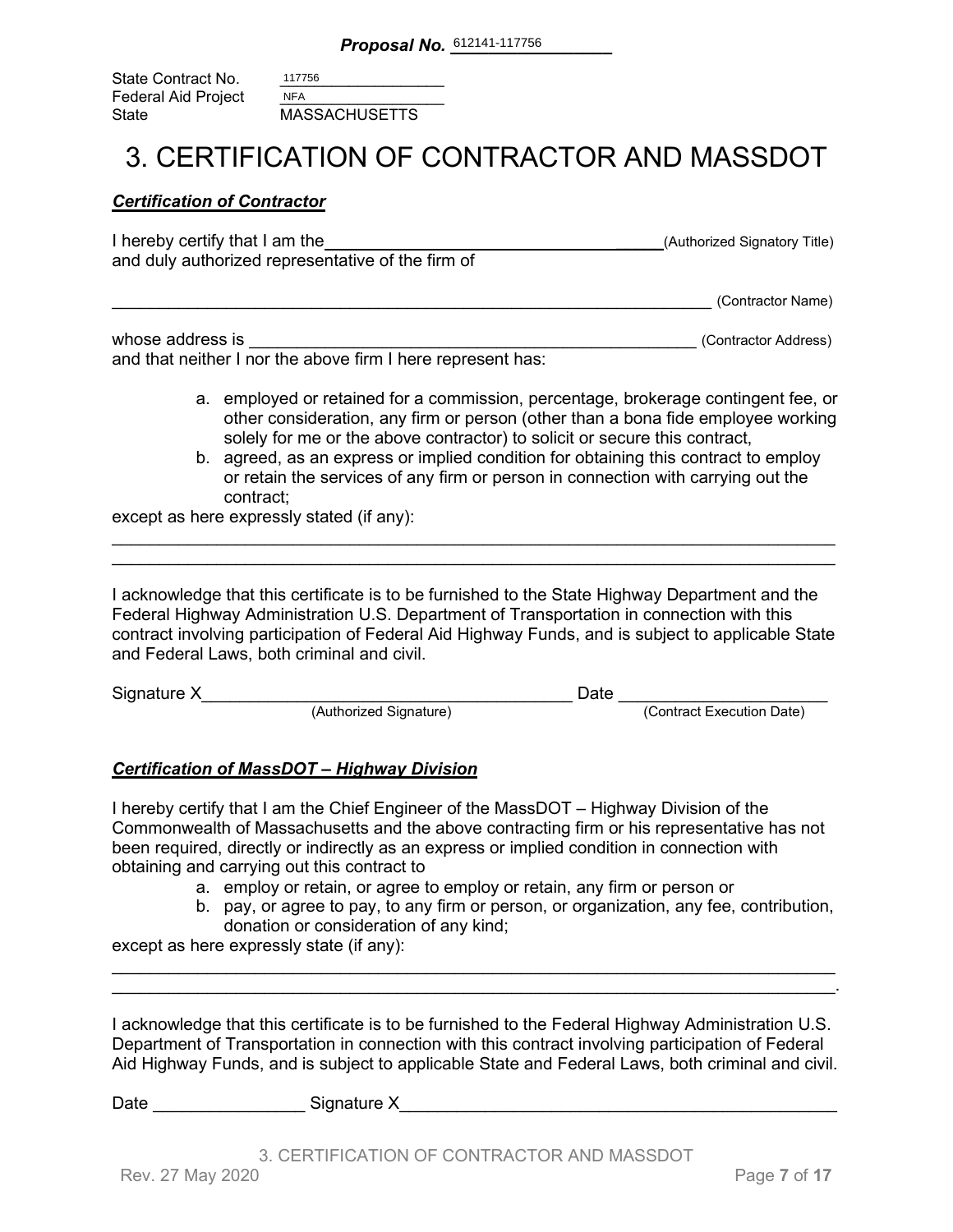|                                     | (Name of Authorized Signatory),                          |
|-------------------------------------|----------------------------------------------------------|
|                                     | (Title of Authorized Signatory) authorized signatory for |
|                                     | (Legal Contractor Name) whose principal place of         |
| business is at                      | (Contractor Address)                                     |
| and Contractor Vendor/Customer Code | (Contractor Vendor/Customer Code)                        |

do hereby certify, under the pains and penalties of perjury, that the aforementioned Contractor has complied and will continue to comply with all applicable laws, regulations, Executive Orders and policies, including, but not limited to, the following:

### *STATE TAX COMPLIANCE*

All laws of the Commonwealth relating to taxes, including Section 36 of Chapter 233 of the Acts of 1983, amending Section of 49A (b), of Chapter 62C, General Laws;

### *MASSACHUSETTS EMPLOYMENT SECURITY*

All employment security laws of the Commonwealth, including Section 19A (b) of Chapter 151A of the General Laws and all others related to contributions and payments in lieu of contributions;

### *EXECUTIVE ORDER 481 – PROHIBITING THE USE OF UNDOCUMENTED WORKERS ON STATE CONTRACTS*

Contractor shall not knowingly use undocumented workers in connection with the performance of this Contract; that pursuant to federal requirements, the Contractor shall verify the immigration status of all workers assigned to this Contract, and all subcontracts related thereto, without engaging in unlawful discrimination; and that the Contractor shall not knowingly or recklessly alter, falsify, or accept altered or falsified documents from any such worker(s). The Contractor understands and agrees that breach of any of these terms during the period of each contract may be regarded as a material breach, subjecting the Contractor to sanctions, including but not limited to monetary penalties, withholding of payments, contract suspension or termination.

### *CONSTRUCTION EQUIPMENT STANDARD – HIGHWAY SPECIFICATION 7.02*

DEP Mass Clean Diesel Program, whereby any and all large non-road (greater than 50 horsepower) diesel construction equipment (DCE) to be used in this contract has emission control devices installed, such as oxidation catalysts or particulate filters, on the exhaust system side of the diesel combustion engine equipment. Contractor further agrees to provide a list of said DCE to the Massachusetts Department of Transportation – Highway Division prior to its actual use in connection with this Contract, including but not limited to the number of vehicles subject to this certification and the number of vehicles retrofitted by vehicle type.

I acknowledge that this certificate is being furnished as a requirement under this Contract, and is subject to applicable, State and Federal Laws, both criminal and civil.

X\_\_\_\_\_\_\_\_\_\_\_\_\_\_\_\_\_\_\_\_\_\_\_\_\_\_\_\_\_\_\_\_\_\_\_ \_\_\_\_\_\_\_\_\_\_\_\_\_\_\_\_\_\_\_\_\_\_\_\_\_\_\_\_\_\_\_\_\_\_\_\_\_\_ Authorized Signature Title of Authorized Signatory

Name of Authorized Signatory **Execution Contract Execution Date**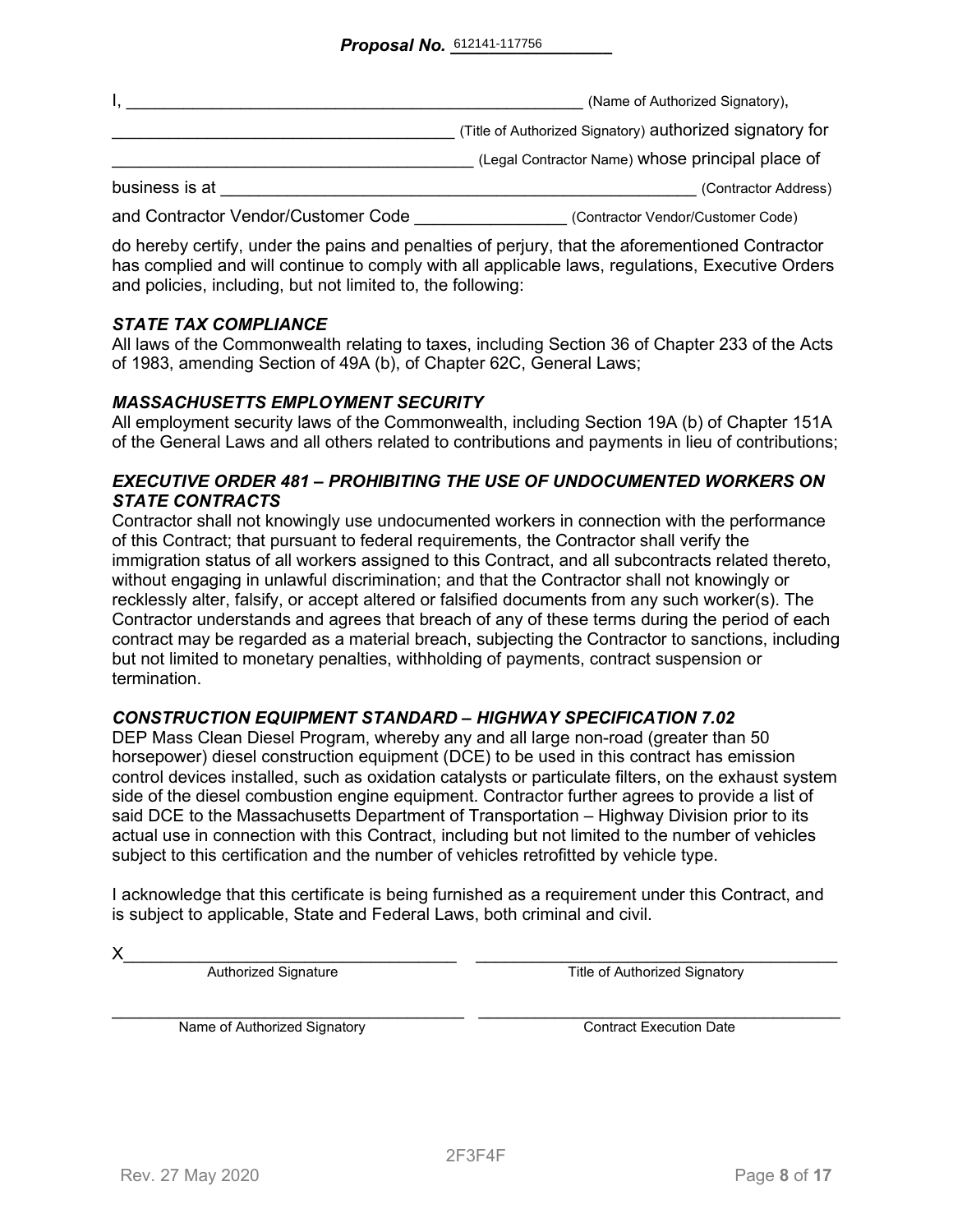# 5.1 DOCUMENT 00859 CONTRACTOR / SUBCONTRACTOR CERTIFICATION FORM ‡

| Contractor:                 |                     | Date:                                                                                                                                                                                                    |
|-----------------------------|---------------------|----------------------------------------------------------------------------------------------------------------------------------------------------------------------------------------------------------|
|                             |                     | ‡This form shall be prepared and submitted to MassDOT for every subcontractor; the Prime Contractor<br>shall ensure that the indicated documents have been given, as applicable, to its Sub-Contractors. |
| Subcontractor:              |                     |                                                                                                                                                                                                          |
| Contract No.: 117756        | Project No.: 612141 | Federal Aid No.: NFA                                                                                                                                                                                     |
| Location: Holden            |                     |                                                                                                                                                                                                          |
| <b>Project Description:</b> | River               | Holden - Bridge Substructure Concrete Repairs and Related Work Bridge No. H-18-029 - Pier #2 NB & SB Interstate 190 over the Quinapoxet                                                                  |

**PART 1 CONTRACTOR CERTIFICATION:** I hereby certify, as an authorized official of this company, that to the best of my knowledge, information and belief, the company is in compliance with all applicable federal and state laws, rules, and regulations governing fair labor and employment practices, that the company will not discriminate in their employment practices, that the company will make good faith efforts to comply with the minority employee and women employee workforce participation ratio goals and specific affirmative action steps contained in Contract Document 00820 Commonwealth of Massachusetts Supplemental Equal Employment Opportunity, Non-Discrimination and Affirmative Action Program, and that the company will comply with the special provisions and documentation indicated below (as checked).

I further hereby certify, as an authorized official of this company, that the special provisions and documentation indicated below (as checked) have been or are included in, and made part of, the Subcontractor Agreement entered into with the firm named above.

|        | This is not a Federally-aided construction project<br>Doc. $#$                                                                                                           |
|--------|--------------------------------------------------------------------------------------------------------------------------------------------------------------------------|
| ப      | 00718 – Participation by Minority Or Women's Business Enterprises and SDVOBE†<br>00761 – Certification Regarding Debarment, Suspension, Ineligibility, and Voluntary     |
|        | Exclusion                                                                                                                                                                |
| $\Box$ | 00820 – MA Supplemental Equal Employment Opportunity, Non-Discrimination, and<br><b>Affirmative Action Program</b>                                                       |
|        | 00821 – Electronic Reporting Requirements, Civil Rights Programs, and Certified<br>Payroll                                                                               |
|        | 00859 – Contractor/Subcontractor Certification Form (this document)                                                                                                      |
| $\Box$ | 00860 - MA Employment Laws                                                                                                                                               |
| $\Box$ | 00861 - Applicable State Wage Rates in the Contract Proposal**                                                                                                           |
|        | B00842 – MA Schedule of Participation By Minority or Women Business Enterprises<br>(M/WBEs)                                                                              |
|        | B00843 - MA Letter of Intent - M/WBEst                                                                                                                                   |
|        | B00844 – Schedule of Participation By SDVOBE                                                                                                                             |
|        | B00845 - Letter of Intent - SDVOBE                                                                                                                                       |
|        | B00846 - M/WBE or SDVOBE Joint Check Arrangement Approval Form                                                                                                           |
|        | B00847 - Joint Venture Affidavit                                                                                                                                         |
|        | ** Does not apply to Material Suppliers, unless performing work on-site<br>† Applies only if Subcontractor is a M/WBE; only include these forms for the particular M/WBE |
|        | Entity                                                                                                                                                                   |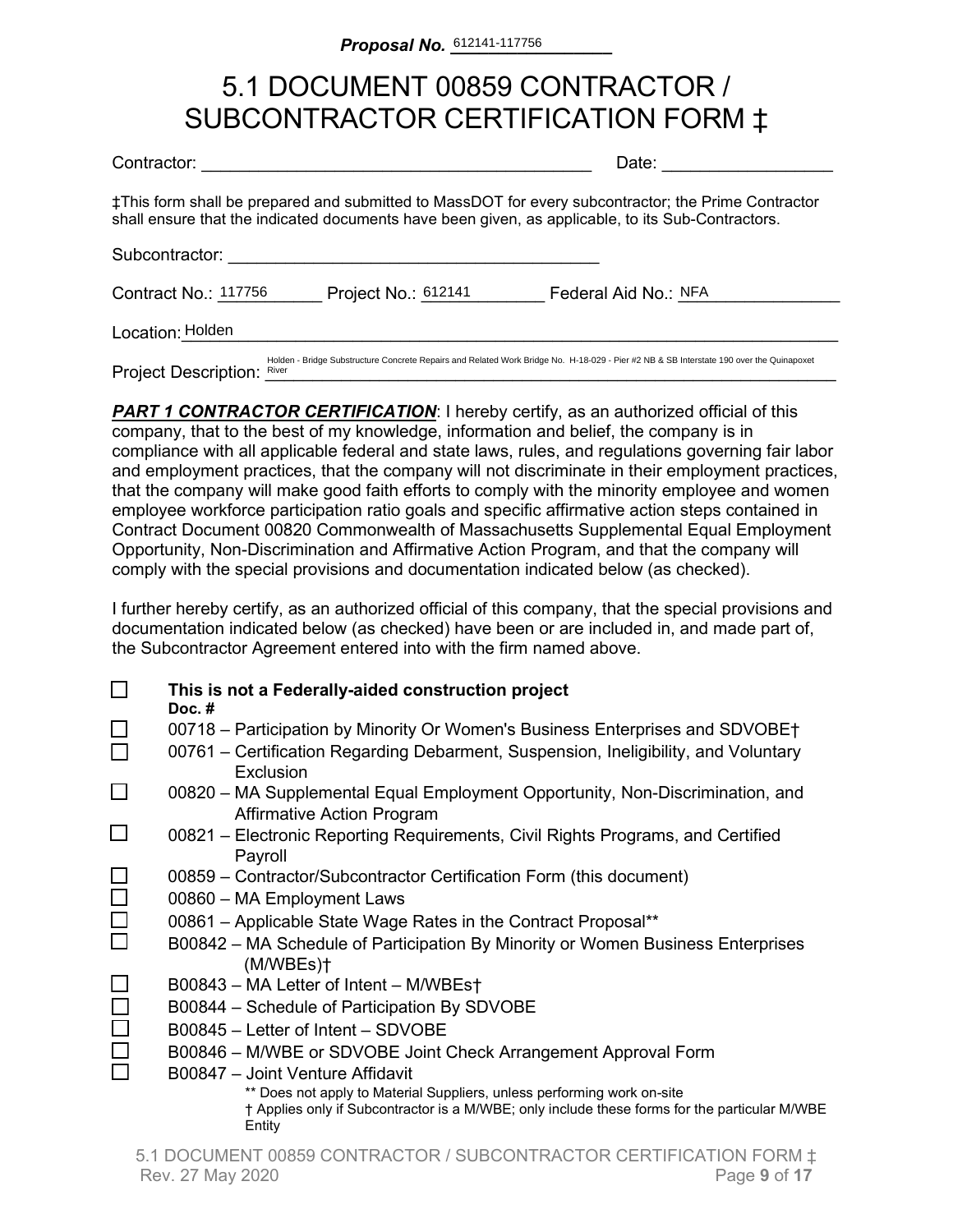|             | This is a Federally-aided construction project (Federal Aid Number is present)<br>Doc.#                                                                 |  |  |  |  |  |  |  |  |  |  |
|-------------|---------------------------------------------------------------------------------------------------------------------------------------------------------|--|--|--|--|--|--|--|--|--|--|
|             | 00719 - Special Provisions for Participation by Disadvantaged Business Enterprises†                                                                     |  |  |  |  |  |  |  |  |  |  |
|             | 00760 – Form FHWA 1273 - Required Contract Provisions for Federal-Aid Construction<br>Contracts                                                         |  |  |  |  |  |  |  |  |  |  |
|             | 00820 - MA Supplemental Equal Employment Opportunity, Non-Discrimination and<br><b>Affirmative Action Program</b>                                       |  |  |  |  |  |  |  |  |  |  |
|             | 00821 - Electronic Reporting Requirements, Civil Rights Programs and Certified Payroll                                                                  |  |  |  |  |  |  |  |  |  |  |
|             | 00859 - Contractor/Subcontractor Certification Form (this document)                                                                                     |  |  |  |  |  |  |  |  |  |  |
|             | 00860 - MA Employment Laws                                                                                                                              |  |  |  |  |  |  |  |  |  |  |
|             | 00870 - Standard Federal Equal Employment Opportunity Construction Contract                                                                             |  |  |  |  |  |  |  |  |  |  |
|             | Specifications Executive Order 11246, 41 CFR Parts 60-4.2 and 60-4.3                                                                                    |  |  |  |  |  |  |  |  |  |  |
|             | (Solicitations and Equal Opportunity Clauses)*                                                                                                          |  |  |  |  |  |  |  |  |  |  |
|             | 00875 - Federal Trainee Special Provisions                                                                                                              |  |  |  |  |  |  |  |  |  |  |
|             | B00853 - Schedule of Participation by Disadvantaged Business Enterprise†                                                                                |  |  |  |  |  |  |  |  |  |  |
|             | B00854 - Letter of Intent - DBEst                                                                                                                       |  |  |  |  |  |  |  |  |  |  |
|             | B00855 - DBE Joint Check Arrangement Approval Form<br>B00856 - Joint Venture Affidavit                                                                  |  |  |  |  |  |  |  |  |  |  |
|             |                                                                                                                                                         |  |  |  |  |  |  |  |  |  |  |
|             | 00861 / 00880 - Applicable state and federal wage rates from Contract Proposal**<br>*Applicable only to Contracts or Subcontracts in excess of \$10,000 |  |  |  |  |  |  |  |  |  |  |
|             | **Does not apply to Material Suppliers, unless performing work on-site                                                                                  |  |  |  |  |  |  |  |  |  |  |
|             | † Applies only if Subcontractor is a DBE; only include these forms for the particular DBE Entity                                                        |  |  |  |  |  |  |  |  |  |  |
| Signed this | (Contract Execution Date) Under The Pains And                                                                                                           |  |  |  |  |  |  |  |  |  |  |
|             | Penalties Of Perjury.                                                                                                                                   |  |  |  |  |  |  |  |  |  |  |
| X.          | (Authorized Signature)                                                                                                                                  |  |  |  |  |  |  |  |  |  |  |
|             | (Name of Authorized Signatory)                                                                                                                          |  |  |  |  |  |  |  |  |  |  |
|             | (Title of Authorized Signatory)                                                                                                                         |  |  |  |  |  |  |  |  |  |  |

**PART 2 SUBCONTRACTOR CERTIFICATION:** I hereby certify, as an authorized official of this company, that the required documents in Part 1 above were physically incorporated in our Agreement/Subcontract with the Contractor and give assurance that this company will fully comply or make every good faith effort to comply with the same. I further certify that:

- 1. This company recognizes that if this is a Federal-Aid Project, then this Contract is covered by the equal employment opportunity laws administered and enforced by the United States Department of Labor ("USDOL"), Office of Federal Contract Compliance Programs ('OFCCP"). By signing below, we acknowledge that this company has certain reporting obligations to the OFCCP, as specified by 41 CFR Part 60-4.2.
- 2. This company further acknowledges that any contractor with fifty (50) or more employees on a Federal-aid Contract with a value of fifty-thousand (\$50,000) dollars or more must annually file an EEO-1 Report (SF 100) to the EEOC, Joint Reporting Committee, on or before September 30th, each year, as specified by 41 CFR Part 60-1.7a.
- 3. For more information regarding the federal reporting requirements, please contact the USDOL, OFCCP Regional Office, at 1-646-264-3170 or EEO-1, Joint Reporting Committee at 1-866-286-6440. You may also find guidance at: <http://www.dol.gov/ofccp/TAguides/consttag.pdf> or [http://www.wdol.gov/dba.aspx#0.](http://www.wdol.gov/dba.aspx#0)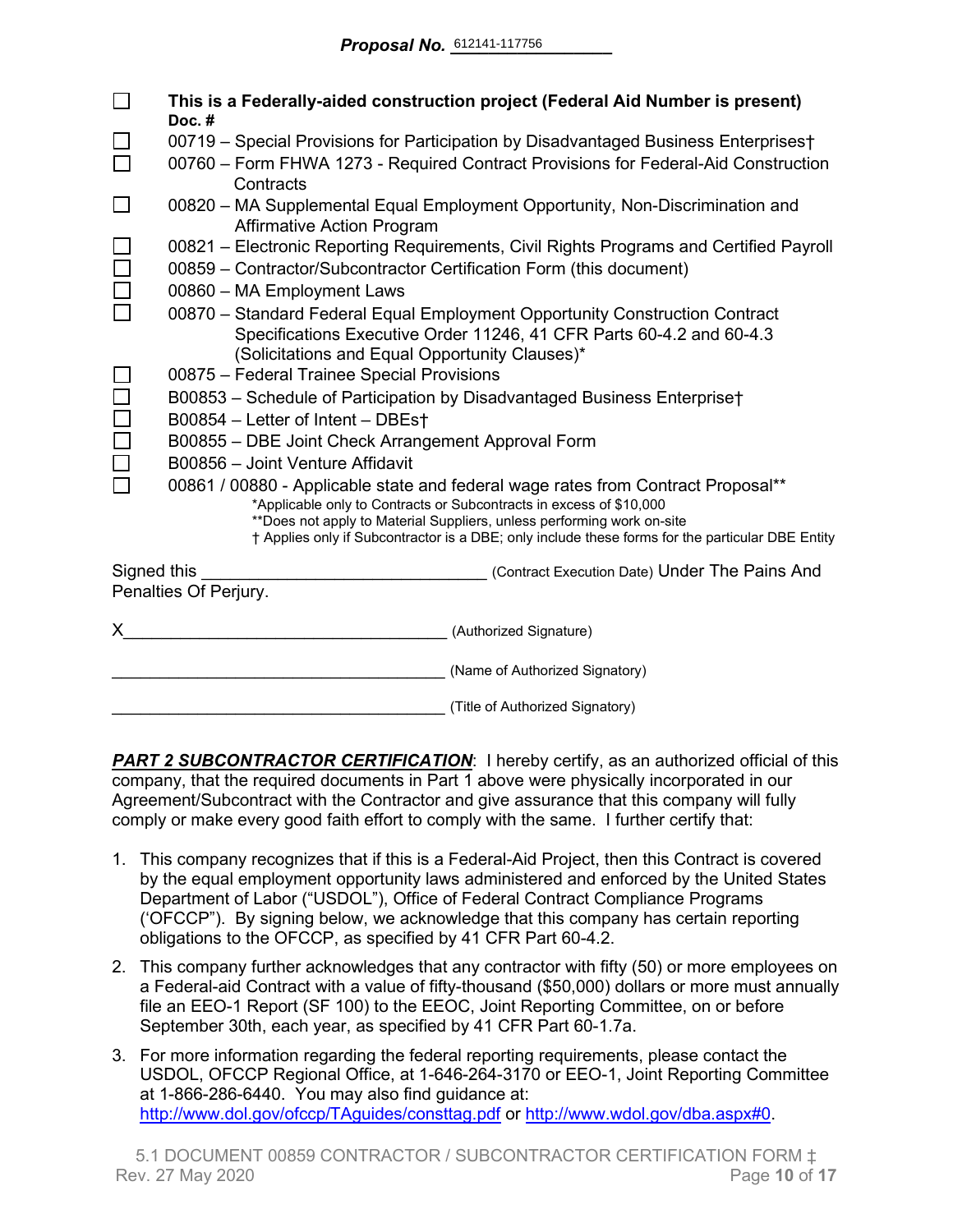- 4. This company  $\Box$  has  $\Box$  has not participated in a previous contract or subcontract subject to the Equal Opportunity clauses set forth in 41 CFR Part 60-4 and Executive Order 11246, and where required, has filed with the Joint Reporting Committee, the Director of the Office of Federal Contract Compliance Programs or the EEO Commission all reports due under the applicable filing requirements.
- 5. This company is in full compliance with applicable Federal and Commonwealth of Massachusetts laws, rules, and regulations and is not currently debarred or disqualified from bidding on or participating in construction contracts in any jurisdiction of the United States. See : http://www.massdot.state.ma.us/Debarred.aspx.
- 6. This company is properly registered and in good standing with the Office of the Secretary of the Commonwealth.

| Signed this<br>And Penalties Of Perjury. | (Subcontractor Certification Date) Under The Pains |
|------------------------------------------|----------------------------------------------------|
| Subcontractor:                           | Х                                                  |
| Address:                                 | (Authorized Signature)                             |
| Telephone Number:                        |                                                    |
| Federal I.D. Number:                     | (Print Name and Title)                             |
| <b>Estimated Start Date:</b>             |                                                    |
| <b>Estimated Completion Date:</b>        |                                                    |
| <b>Estimated Dollar Amount:</b>          | Date                                               |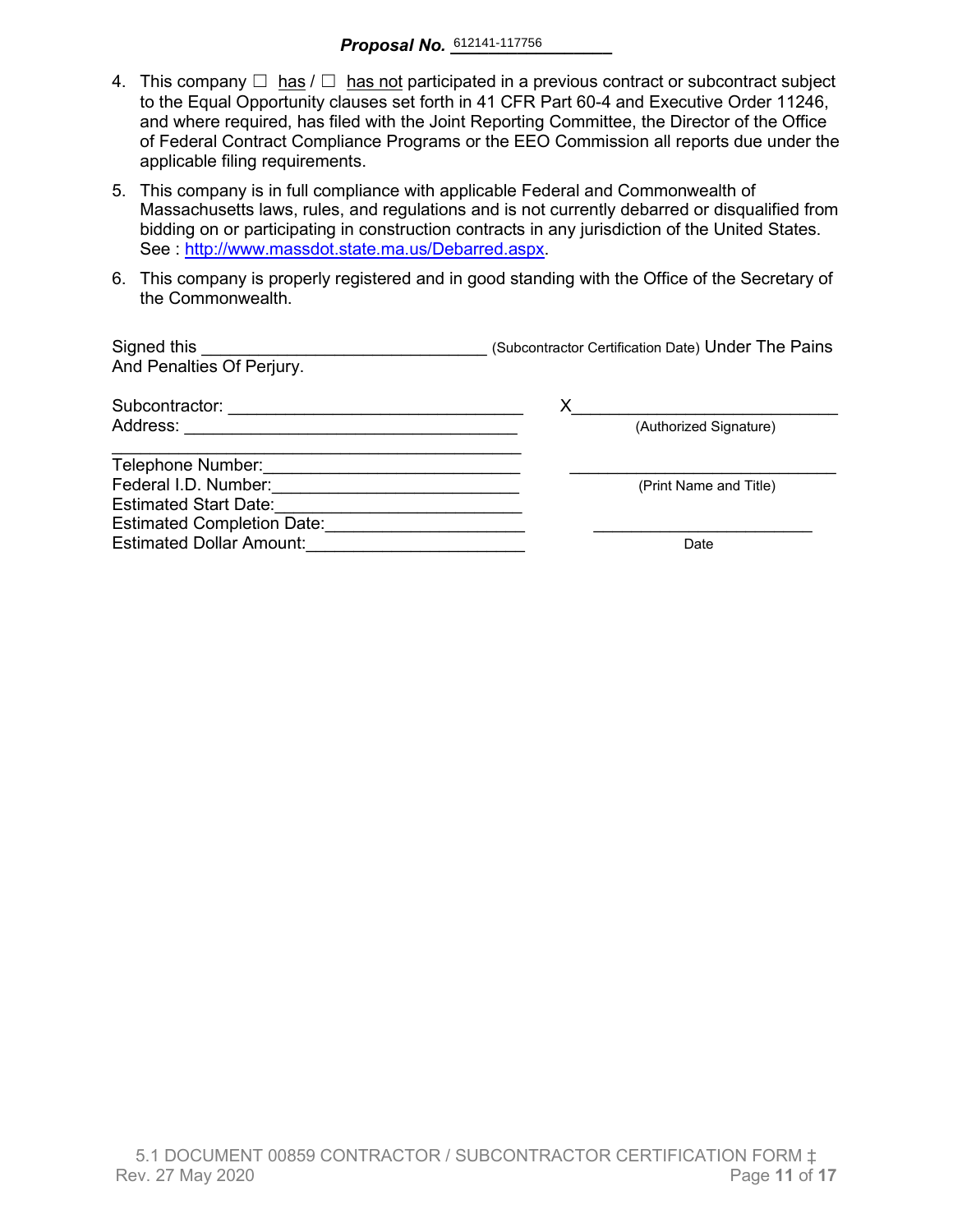# 5.2 DOCUMENT 00859 CONTRACTOR / SUBCONTRACTOR CERT. FORM  $\ddagger$  (2<sup>nd</sup> Copy)

| Contractor:                                                                                                                                                                                              | Date:                |  |  |  |  |  |  |  |
|----------------------------------------------------------------------------------------------------------------------------------------------------------------------------------------------------------|----------------------|--|--|--|--|--|--|--|
| ‡This form shall be prepared and submitted to MassDOT for every subcontractor; the Prime Contractor<br>shall ensure that the indicated documents have been given, as applicable, to its Sub-Contractors. |                      |  |  |  |  |  |  |  |
| Subcontractor:                                                                                                                                                                                           |                      |  |  |  |  |  |  |  |
| Contract No.: 117756<br>Project No.: 612141                                                                                                                                                              | Federal Aid No.: NFA |  |  |  |  |  |  |  |
| Location: Holden                                                                                                                                                                                         |                      |  |  |  |  |  |  |  |
| Holden - Bridge Substructure Concrete Repairs and Related Work Bridge No. H-18-029 - Pier #2 NB & SB Interstate 190 over the Quinapoxet<br><b>Project Description: River</b>                             |                      |  |  |  |  |  |  |  |

**PART 1 CONTRACTOR CERTIFICATION:** I hereby certify, as an authorized official of this company, that to the best of my knowledge, information and belief, the company is in compliance with all applicable federal and state laws, rules, and regulations governing fair labor and employment practices, that the company will not discriminate in their employment practices, that the company will make good faith efforts to comply with the minority employee and women employee workforce participation ratio goals and specific affirmative action steps contained in Contract Document 00820 Commonwealth of Massachusetts Supplemental Equal Employment Opportunity, Non-Discrimination and Affirmative Action Program, and that the company will comply with the special provisions and documentation indicated below (as checked).

I further hereby certify, as an authorized official of this company, that the special provisions and documentation indicated below (as checked) have been or are included in, and made part of, the Subcontractor Agreement entered into with the firm named above.

|        | This is not a Federally-aided construction project<br>Doc. $#$                                                                                                                     |
|--------|------------------------------------------------------------------------------------------------------------------------------------------------------------------------------------|
|        | 00718 – Participation by Minority Or Women's Business Enterprises and SDVOBE†                                                                                                      |
|        | 00761 – Certification Regarding Debarment, Suspension, Ineligibility, and Voluntary<br>Exclusion                                                                                   |
| $\Box$ | 00820 – MA Supplemental Equal Employment Opportunity, Non-Discrimination, and<br><b>Affirmative Action Program</b>                                                                 |
|        | 00821 – Electronic Reporting Requirements, Civil Rights Programs, and Certified<br>Payroll                                                                                         |
|        | 00859 – Contractor/Subcontractor Certification Form (this document)                                                                                                                |
|        | 00860 - MA Employment Laws                                                                                                                                                         |
| $\Box$ | 00861 – Applicable State Wage Rates in the Contract Proposal**                                                                                                                     |
|        | B00842 – MA Schedule of Participation By Minority or Women Business Enterprises<br>(M/WBEs)                                                                                        |
|        | B00843 – MA Letter of Intent – M/WBEst                                                                                                                                             |
|        | B00844 - Schedule of Participation By SDVOBE                                                                                                                                       |
|        | B00845 – Letter of Intent – SDVOBE                                                                                                                                                 |
|        | B00846 – M/WBE or SDVOBE Joint Check Arrangement Approval Form                                                                                                                     |
|        | B00847 - Joint Venture Affidavit                                                                                                                                                   |
|        | ** Does not apply to Material Suppliers, unless performing work on-site<br>† Applies only if Subcontractor is a M/WBE; only include these forms for the particular M/WBE<br>Entity |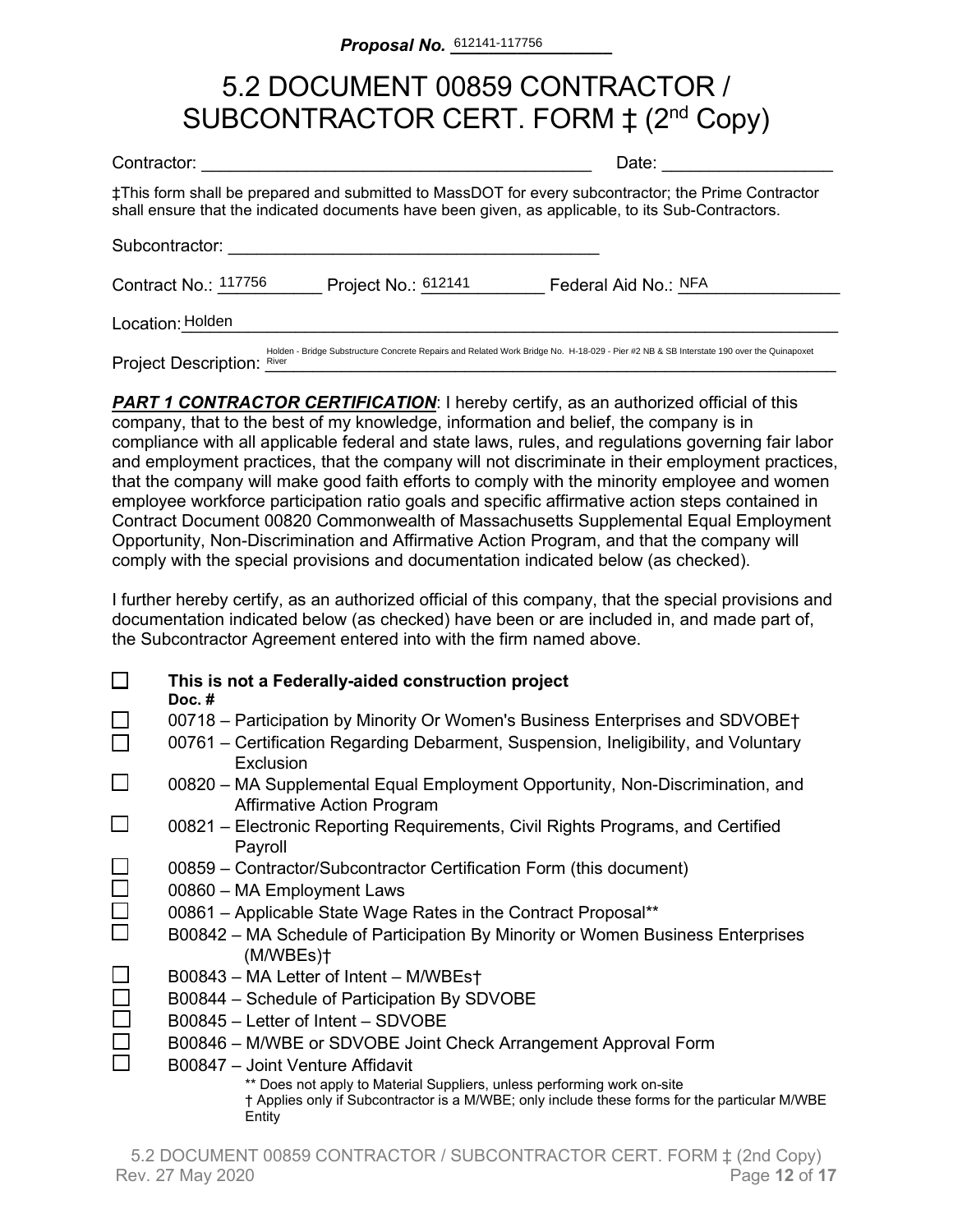|             | This is a Federally-aided construction project (Federal Aid Number is present)<br>Doc.#                                                                                                                                                                                                                                               |  |  |  |  |  |  |  |  |  |
|-------------|---------------------------------------------------------------------------------------------------------------------------------------------------------------------------------------------------------------------------------------------------------------------------------------------------------------------------------------|--|--|--|--|--|--|--|--|--|
|             | 00719 - Special Provisions for Participation by Disadvantaged Business Enterprises†                                                                                                                                                                                                                                                   |  |  |  |  |  |  |  |  |  |
|             | 00760 - Form FHWA 1273 - Required Contract Provisions for Federal-Aid Construction<br>Contracts                                                                                                                                                                                                                                       |  |  |  |  |  |  |  |  |  |
|             | 00820 – MA Supplemental Equal Employment Opportunity, Non-Discrimination and<br><b>Affirmative Action Program</b>                                                                                                                                                                                                                     |  |  |  |  |  |  |  |  |  |
|             | 00821 – Electronic Reporting Requirements, Civil Rights Programs and Certified Payroll<br>00859 - Contractor/Subcontractor Certification Form (this document)                                                                                                                                                                         |  |  |  |  |  |  |  |  |  |
|             | 00860 - MA Employment Laws                                                                                                                                                                                                                                                                                                            |  |  |  |  |  |  |  |  |  |
|             | 00870 - Standard Federal Equal Employment Opportunity Construction Contract<br>Specifications Executive Order 11246, 41 CFR Parts 60-4.2 and 60-4.3<br>(Solicitations and Equal Opportunity Clauses)*                                                                                                                                 |  |  |  |  |  |  |  |  |  |
|             | 00875 - Federal Trainee Special Provisions                                                                                                                                                                                                                                                                                            |  |  |  |  |  |  |  |  |  |
|             | B00853 - Schedule of Participation by Disadvantaged Business Enterprise†                                                                                                                                                                                                                                                              |  |  |  |  |  |  |  |  |  |
|             | B00854 - Letter of Intent - DBEst                                                                                                                                                                                                                                                                                                     |  |  |  |  |  |  |  |  |  |
|             | B00855 - DBE Joint Check Arrangement Approval Form                                                                                                                                                                                                                                                                                    |  |  |  |  |  |  |  |  |  |
|             | B00856 - Joint Venture Affidavit                                                                                                                                                                                                                                                                                                      |  |  |  |  |  |  |  |  |  |
|             | 00861 / 00880 - Applicable state and federal wage rates from Contract Proposal**<br>*Applicable only to Contracts or Subcontracts in excess of \$10,000<br>**Does not apply to Material Suppliers, unless performing work on-site<br>† Applies only if Subcontractor is a DBE; only include these forms for the particular DBE Entity |  |  |  |  |  |  |  |  |  |
| Signed this | (Contract Execution Date) Under The Pains And                                                                                                                                                                                                                                                                                         |  |  |  |  |  |  |  |  |  |
|             | Penalties Of Perjury.                                                                                                                                                                                                                                                                                                                 |  |  |  |  |  |  |  |  |  |
| X.          | (Authorized Signature)                                                                                                                                                                                                                                                                                                                |  |  |  |  |  |  |  |  |  |
|             | (Name of Authorized Signatory)                                                                                                                                                                                                                                                                                                        |  |  |  |  |  |  |  |  |  |
|             | (Title of Authorized Signatory)                                                                                                                                                                                                                                                                                                       |  |  |  |  |  |  |  |  |  |

**PART 2 SUBCONTRACTOR CERTIFICATION:** I hereby certify, as an authorized official of this company, that the required documents in Part 1 above were physically incorporated in our Agreement/Subcontract with the Contractor and give assurance that this company will fully comply or make every good faith effort to comply with the same. I further certify that:

- 7. This company recognizes that if this is a Federal-Aid Project, then this Contract is covered by the equal employment opportunity laws administered and enforced by the United States Department of Labor ("USDOL"), Office of Federal Contract Compliance Programs ('OFCCP"). By signing below, we acknowledge that this company has certain reporting obligations to the OFCCP, as specified by 41 CFR Part 60-4.2.
- 8. This company further acknowledges that any contractor with fifty (50) or more employees on a Federal-aid Contract with a value of fifty-thousand (\$50,000) dollars or more must annually file an EEO-1 Report (SF 100) to the EEOC, Joint Reporting Committee, on or before September 30th, each year, as specified by 41 CFR Part 60-1.7a.
- 9. For more information regarding the federal reporting requirements, please contact the USDOL, OFCCP Regional Office, at 1-646-264-3170 or EEO-1, Joint Reporting Committee at 1-866-286-6440. You may also find guidance at: <http://www.dol.gov/ofccp/TAguides/consttag.pdf> or [http://www.wdol.gov/dba.aspx#0.](http://www.wdol.gov/dba.aspx#0)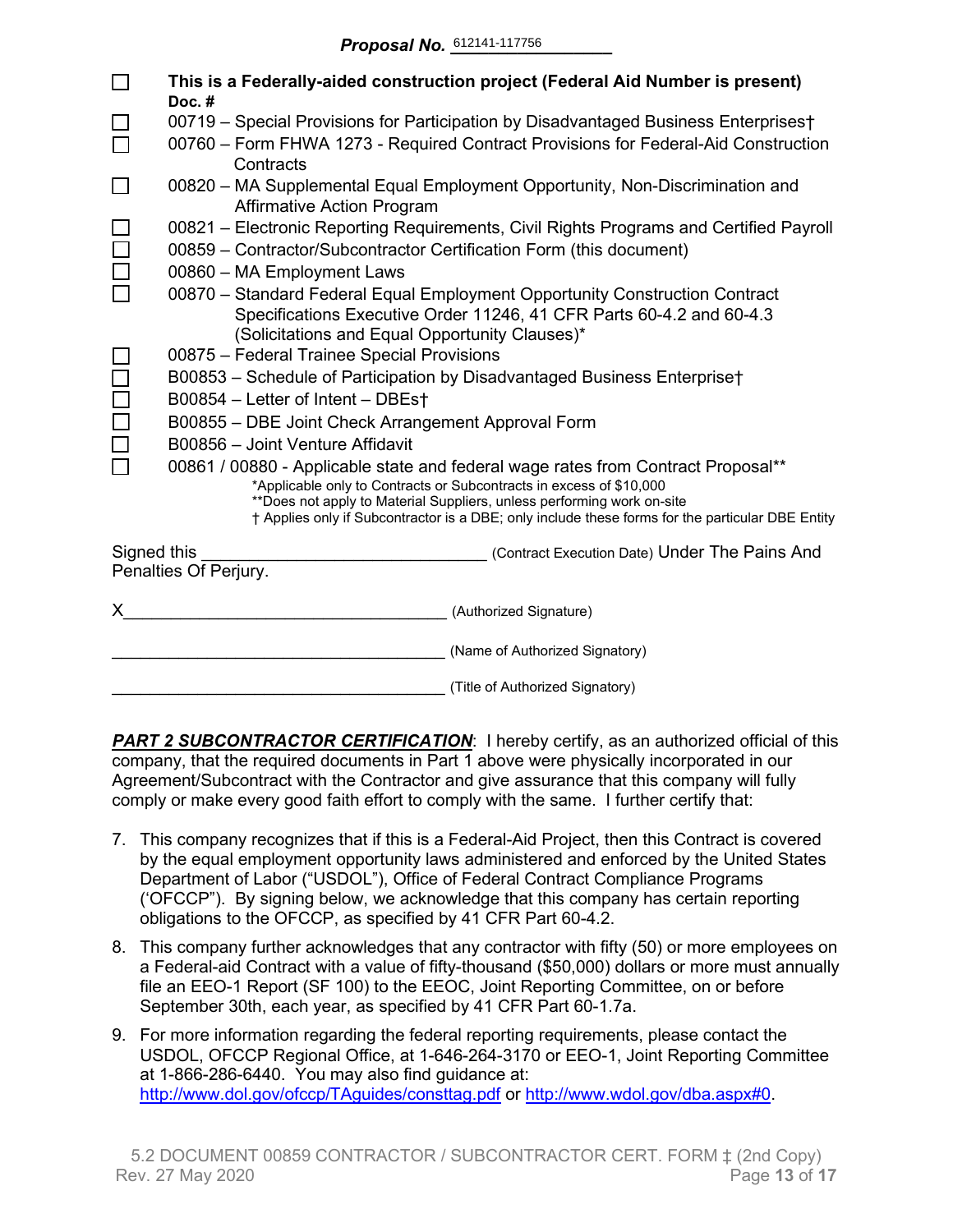- 10. This company  $\Box$  has  $\Box$  has not participated in a previous contract or subcontract subject to the Equal Opportunity clauses set forth in 41 CFR Part 60-4 and Executive Order 11246, and where required, has filed with the Joint Reporting Committee, the Director of the Office of Federal Contract Compliance Programs or the EEO Commission all reports due under the applicable filing requirements.
- 11. This company is in full compliance with applicable Federal and Commonwealth of Massachusetts laws, rules, and regulations and is not currently debarred or disqualified from bidding on or participating in construction contracts in any jurisdiction of the United States. See : [http://www.massdot.state.ma.us/Debarred.aspx.](http://www.massdot.state.ma.us/Debarred.aspx)
- 12. This company is properly registered and in good standing with the Office of the Secretary of the Commonwealth.

| Signed this<br>And Penalties Of Perjury. | (Subcontractor Certification Date) Under The Pains |
|------------------------------------------|----------------------------------------------------|
| Subcontractor:                           | х                                                  |
| Address:                                 | (Authorized Signature)                             |
| Telephone Number:                        |                                                    |
| Federal I.D. Number:                     | (Print Name and Title)                             |
| <b>Estimated Start Date:</b>             |                                                    |
| <b>Estimated Completion Date:</b>        |                                                    |
| <b>Estimated Dollar Amount:</b>          | Date                                               |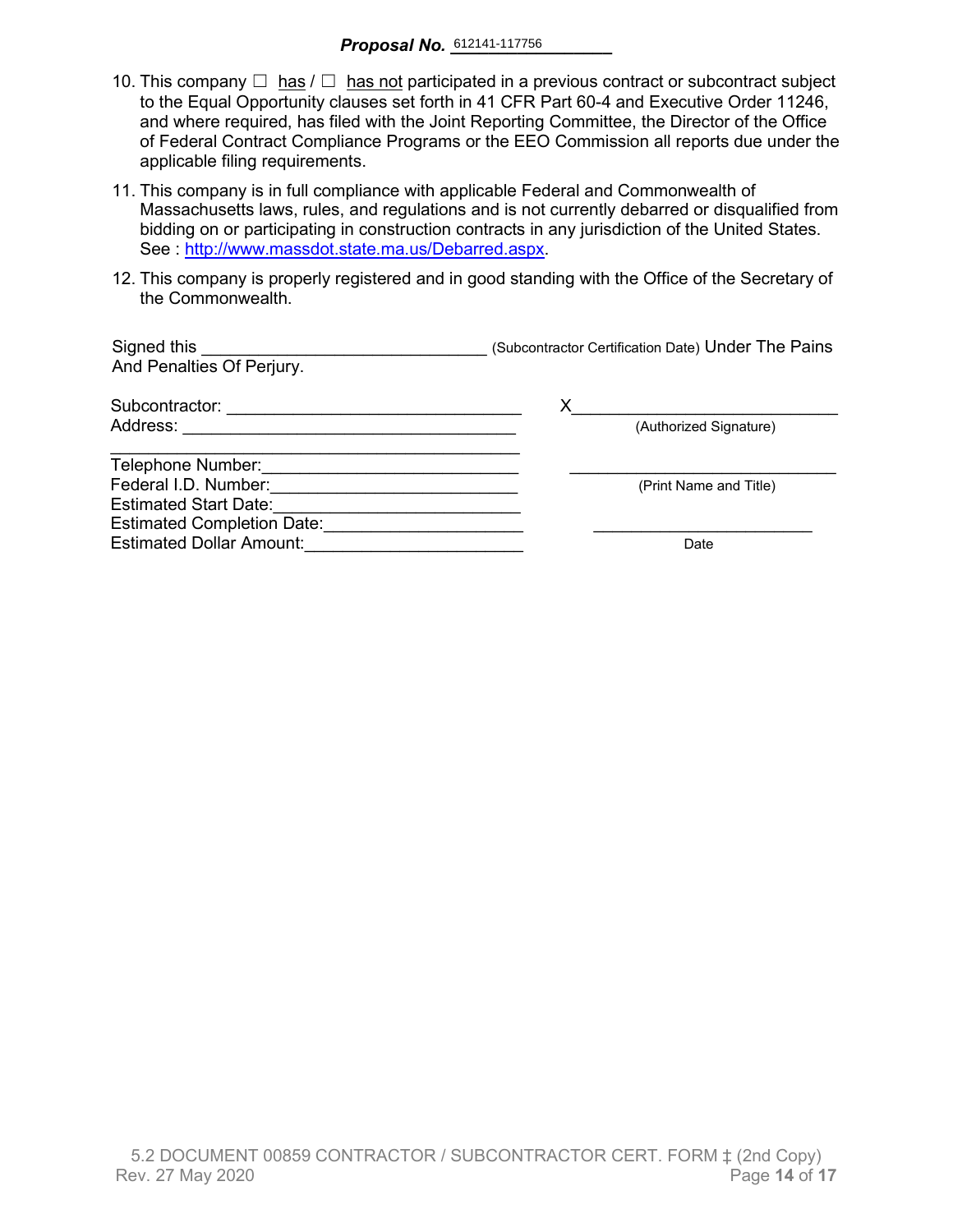# 6. OUT OF STATE CERTIFICATE (SAMPLE)

*\*Must Come from Secretary of State of the Commonwealth of Massachusetts\**

To Whom It May Concern:

I hereby certify that according to the records of this office,

\_\_\_\_\_\_\_\_\_\_\_\_\_\_\_\_\_\_\_\_\_\_\_\_\_\_\_\_\_\_\_\_\_\_\_\_\_\_\_\_\_\_\_\_ (Company Name)

a corporation organized under the laws of \_\_\_\_\_\_\_\_

(State Organized Under)

on **on Example 2** was qualified to do business in this Commonwealth on (Date Qualified to do Business in MA)

(Date of Qualification Inquiry) under the provisions of the General Laws, and I further certify (Date of Qualification Inquiry)

that said corporation is still qualified to do business in this Commonwealth.

I also certify that said corporation is not delinquent in the filing of any annual reports required to date.

In testimony of which, I have hereunto affixed the Great Seal of the Commonwealth on the date first above written.

*X*<br>(Signature of Secretary of State) **Alternative State Seal State Seal Alternative State** 

Certificate Number: \_\_\_\_\_\_\_\_\_\_\_\_\_\_\_\_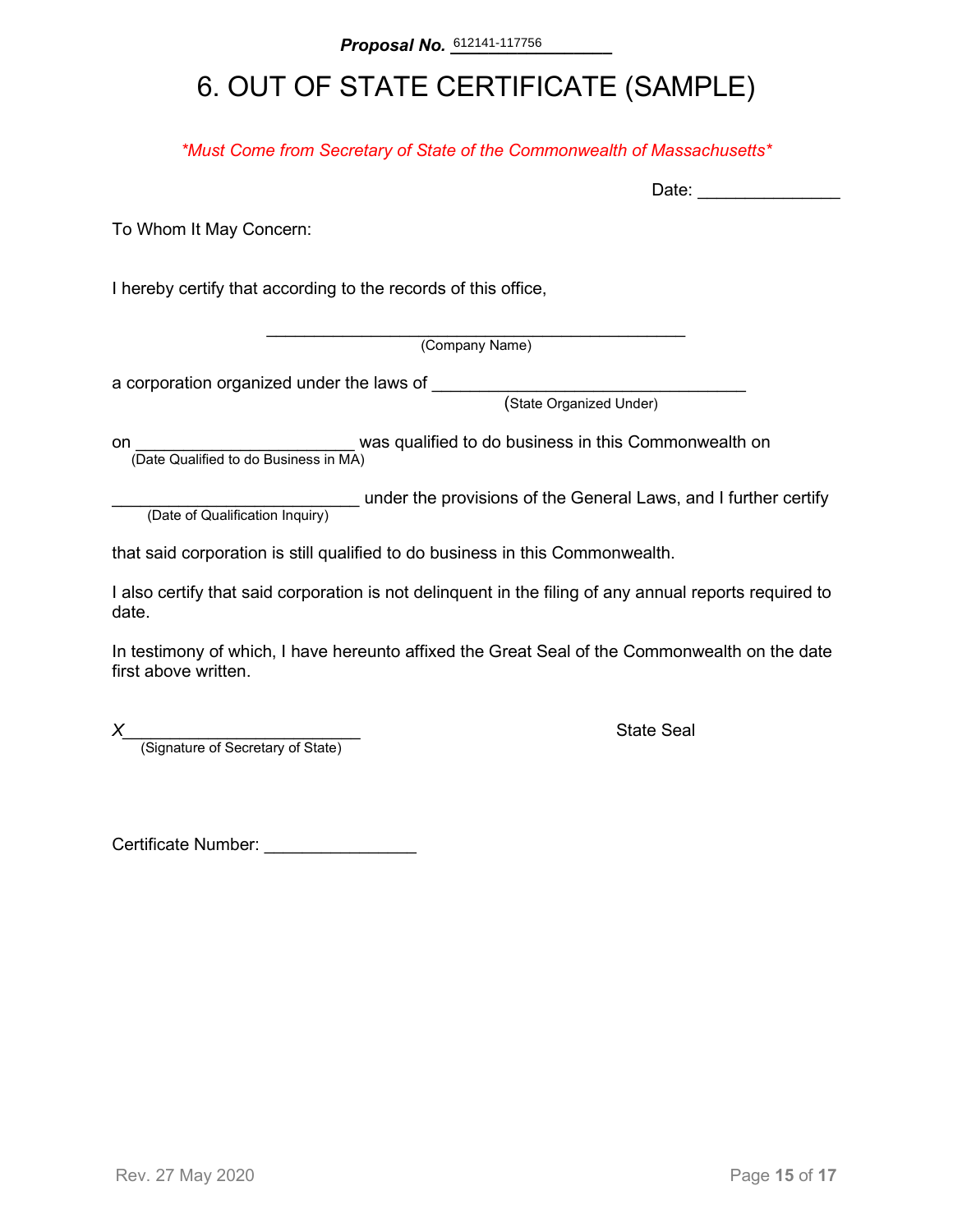# 7. DIESEL CONSTRUCTION EQUIPMENT DATA SHEET

Contractor Name: <u>and the contractor Name:</u>  $\sim$  2001. The contract No:  $\sim$  117756 Contract No: 117756

Project Name: \_<sup>\_Pier #2</sup> NB & SB Interstate 190 over the Quinapoxet River **notice in the context of the Cuinapoxet River** notice the context of the Location: \_\_\_\_\_\_\_\_\_\_\_\_\_\_\_\_\_\_\_\_\_\_\_\_\_\_\_\_\_ Holden - Bridge Substructure Concrete Repairs and Related Work Bridge No. H-18-029

Location: Holden Management Control Management Control Management Control Management Control Management Control Management Control Management Control Management Control Management Control Management Control Management Cont

| Equipment<br><b>Type</b> | Own<br>Rent | Equipment<br><b>Make</b> | Equipment<br>Model &<br>Year | <b>Fuel Type</b> | <b>Equipment</b><br><b>VIN</b> | Equipment<br><b>HP Rating</b> | ECD Type<br>DOC/DPF | <b>ECD</b><br>Manufact. | <b>ECD</b><br><b>Make</b> | <b>ECD</b><br><b>Model</b> | <b>ECD</b><br>Cert. | <b>ECD Install</b><br><b>Date</b> |
|--------------------------|-------------|--------------------------|------------------------------|------------------|--------------------------------|-------------------------------|---------------------|-------------------------|---------------------------|----------------------------|---------------------|-----------------------------------|
|                          |             |                          |                              |                  |                                |                               |                     |                         |                           |                            |                     |                                   |
|                          |             |                          |                              |                  |                                |                               |                     |                         |                           |                            |                     |                                   |
|                          |             |                          |                              |                  |                                |                               |                     |                         |                           |                            |                     |                                   |
|                          |             |                          |                              |                  |                                |                               |                     |                         |                           |                            |                     |                                   |
|                          |             |                          |                              |                  |                                |                               |                     |                         |                           |                            |                     |                                   |
|                          |             |                          |                              |                  |                                |                               |                     |                         |                           |                            |                     |                                   |
|                          |             |                          |                              |                  |                                |                               |                     |                         |                           |                            |                     |                                   |
|                          |             |                          |                              |                  |                                |                               |                     |                         |                           |                            |                     |                                   |